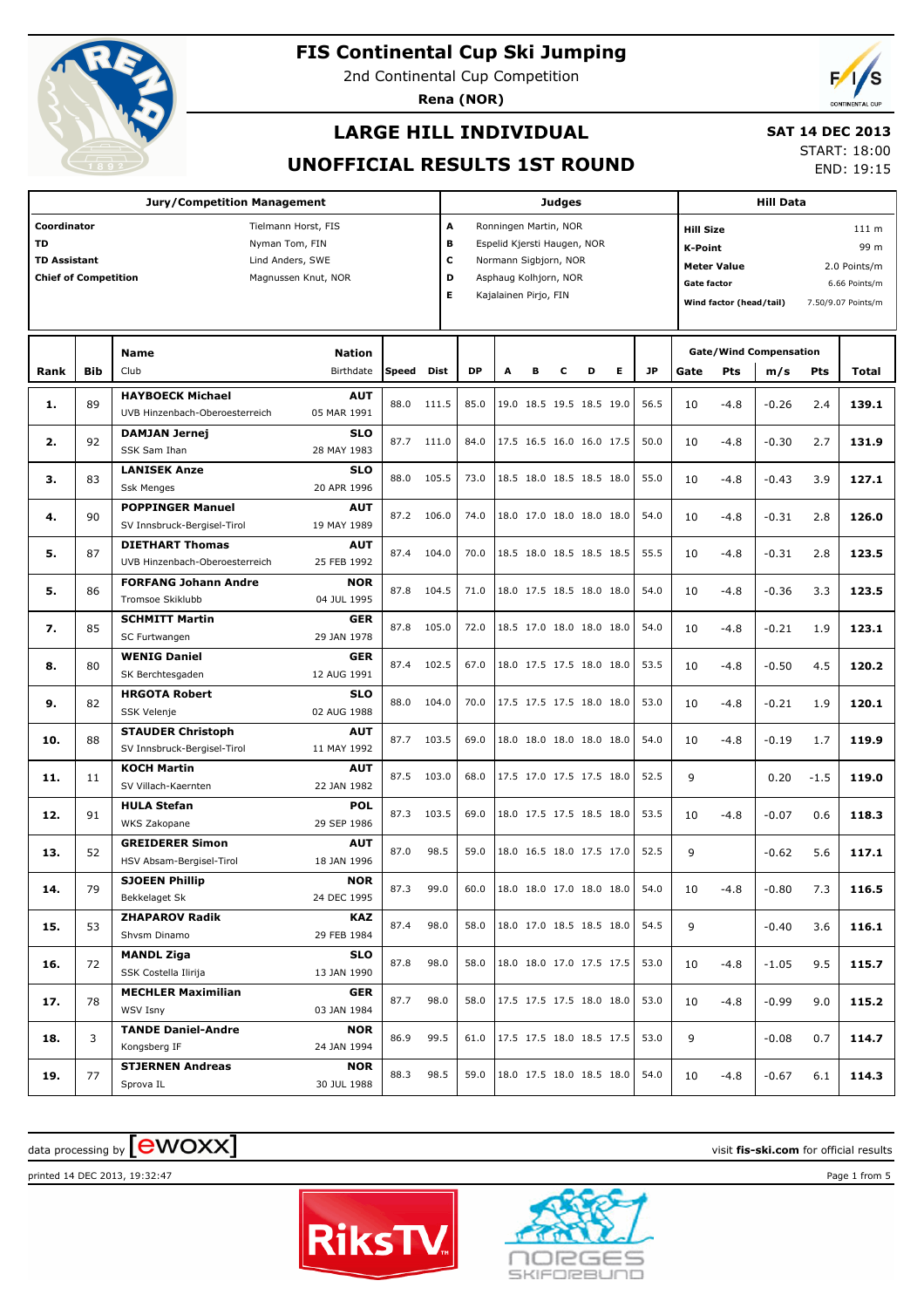

2nd Continental Cup Competition

**Rena (NOR)**



## **LARGE HILL INDIVIDUAL**

### **SAT 14 DEC 2013**

## **UNOFFICIAL RESULTS 1ST ROUND**

START: 18:00 END: 19:15

|      |                | <b>Name</b>                                 | <b>Nation</b>             |       |            |           |   |   |                          |   |                          |           |      | <b>Gate/Wind Compensation</b> |         |            |       |
|------|----------------|---------------------------------------------|---------------------------|-------|------------|-----------|---|---|--------------------------|---|--------------------------|-----------|------|-------------------------------|---------|------------|-------|
| Rank | Bib            | Club                                        | Birthdate                 | Speed | Dist       | <b>DP</b> | A | в | c                        | D | E.                       | <b>JP</b> | Gate | Pts                           | m/s     | <b>Pts</b> | Total |
| 20.  | $\overline{2}$ | <b>GRIMSRUD Simen Key</b><br>Asker Skiklubb | <b>NOR</b><br>22 MAR 1992 | 86.8  | 99.5       | 61.0      |   |   | 17.5 17.0 17.0 17.5 17.5 |   |                          | 52.0      | 9    |                               | $-0.12$ | 1.1        | 114.1 |
|      |                | <b>SCHIFFNER Markus</b>                     | <b>AUT</b>                |       |            |           |   |   | 17.5 17.5 18.0 18.0 17.0 |   |                          |           |      |                               |         |            |       |
| 21.  | 76             | UVB Hinzenbach-Oberoesterreich              | 05 JUN 1992               | 87.5  | 100.0      | 62.0      |   |   |                          |   |                          | 53.0      | 10   | $-4.8$                        | $-0.40$ | 3.6        | 113.8 |
| 22.  | 16             | <b>FRENETTE Peter</b>                       | <b>USA</b>                | 87.3  | 97.5       | 57.0      |   |   | 18.5 16.5 17.5 17.5 17.0 |   |                          | 52.0      | 9    |                               | $-0.47$ | 4.3        | 113.3 |
|      |                | New York Ski Ed Foundation                  | 24 FEB 1992               |       |            |           |   |   |                          |   |                          |           |      |                               |         |            |       |
| 23.  | 28             | <b>SEMENIC Anze</b>                         | <b>SLO</b>                | 87.0  | 100.0      | 62.0      |   |   | 17.5 17.0 17.5 17.5 17.0 |   |                          | 52.0      | 9    |                               | 0.11    | $-0.8$     | 113.2 |
|      |                | <b>NSK Trzic Trifix</b>                     | 01 AUG 1993               |       |            |           |   |   |                          |   |                          |           |      |                               |         |            |       |
| 24.  | 75             | <b>ROENSEN Atle Pedersen</b>                | <b>NOR</b>                | 88.0  | 98.0       | 58.0      |   |   | 18.0 17.0 17.5 18.0 17.5 |   |                          | 53.0      | 10   | $-4.8$                        | $-0.72$ | 6.5        | 112.7 |
|      |                | Eidsvoll IF                                 | 13 AUG 1988               |       |            |           |   |   |                          |   |                          |           |      |                               |         |            |       |
| 24.  | 71             | <b>KAELIN Pascal</b>                        | <b>SUI</b>                | 87.5  | 99.0       | 60.0      |   |   | 18.0 17.0 18.0 18.0 17.5 |   |                          | 53.5      | 10   | -4.8                          | $-0.44$ | 4.0        | 112.7 |
|      |                | Einsiedeln                                  | 11 JAN 1993               |       |            |           |   |   |                          |   |                          |           |      |                               |         |            |       |
| 26.  | 84             | <b>SOEBERG Sigurd Nymoen</b>                | <b>NOR</b>                |       | 87.1 100.5 | 63.0      |   |   | 17.0 17.0 16.5 17.0 17.0 |   |                          | 51.0      | 10   | -4.8                          | $-0.37$ | 3.4        | 112.6 |
|      |                | Furnes Skiloperlag                          | 31 AUG 1994               |       |            |           |   |   |                          |   |                          |           |      |                               |         |            |       |
| 27.  | 42             | <b>KLINGA Sebastian</b>                     | <b>FIN</b>                | 87.2  | 97.0       | 56.0      |   |   | 18.0 17.0 17.5 17.0 17.0 |   |                          | 51.5      | 9    |                               | $-0.53$ | 4.8        | 112.3 |
|      |                | Lahden Hiihtoseura                          | 26 APR 1992               |       |            |           |   |   |                          |   |                          |           |      |                               |         |            |       |
| 28.  | 62             | <b>MAYER Nicolas</b>                        | <b>FRA</b>                | 87.3  | 98.0       | 58.0      |   |   | 18.5 18.0 18.5 18.5 18.0 |   |                          | 55.0      | 10   | $-4.8$                        | $-0.42$ | 3.8        | 112.0 |
|      |                | Courchevel                                  | 06 OCT 1990               |       |            |           |   |   |                          |   |                          |           |      |                               |         |            |       |
| 29.  | 22             | <b>EISENBICHLER Markus</b>                  | <b>GER</b>                | 87.0  | 99.0       | 60.0      |   |   | 18.0 17.0 17.5 17.5 17.0 |   |                          | 52.0      | 9    |                               | 0.01    | $-0.1$     | 111.9 |
|      |                | <b>TSV Siegsdorf</b>                        | 03 APR 1991               |       |            |           |   |   |                          |   |                          |           |      |                               |         |            |       |
| 30.  | 67             | <b>HAUER Joachim</b>                        | <b>NOR</b>                | 87.3  | 99.0       | 60.0      |   |   | 18.5 17.5 18.0 18.0 18.0 |   |                          | 54.0      | 10   | $-4.8$                        | $-0.25$ | 2.3        | 111.5 |
|      |                | Bekkelaget SK                               | 02 FEB 1991               |       |            |           |   |   |                          |   |                          |           |      |                               |         |            |       |
| 31.  | 31             | <b>LEYHE Stephan</b><br>SC Willingen        | <b>GER</b><br>05 JAN 1992 | 86.8  | 97.0       | 56.0      |   |   | 17.0 17.0 17.0 17.0 17.0 |   |                          | 51.0      | 9    |                               | $-0.43$ | 3.9        | 110.9 |
|      |                | <b>ELVERUM SORSELL Kim Rene</b>             | <b>NOR</b>                |       |            |           |   |   |                          |   |                          |           |      |                               |         |            |       |
| 32.  | 5              | Ullensaker Skiklubb                         | 06 OCT 1988               | 86.8  | 97.0       | 56.0      |   |   | 17.5 17.0 17.5 17.5 17.5 |   |                          | 52.5      | 9    |                               | $-0.21$ | 1.9        | 110.4 |
|      |                | <b>JOHNSON Anders</b>                       | <b>USA</b>                |       |            |           |   |   |                          |   |                          |           |      |                               |         |            |       |
| 33.  | 12             |                                             | 23 APR 1989               | 87.1  | 97.0       | 56.0      |   |   | 18.0 17.5 17.5 18.0 17.0 |   |                          | 53.0      | 9    |                               | $-0.08$ | 0.7        | 109.7 |
|      |                | <b>BRANDT Johan Martin</b>                  | <b>NOR</b>                |       |            |           |   |   |                          |   |                          |           |      |                               |         |            |       |
| 34.  | 64             | Steinkjer Skiklubb                          | 24 DEC 1987               | 87.3  | 97.5       | 57.0      |   |   | 17.5 17.5 17.5 17.0 17.0 |   |                          | 52.0      | 10   | $-4.8$                        | $-0.58$ | 5.3        | 109.5 |
|      |                | <b>POGRAJC Andraz</b>                       | <b>SLO</b>                |       |            |           |   |   |                          |   |                          |           |      |                               |         |            |       |
| 35.  | 81             | SSK Costella Ilirija                        | 26 SEP 1991               | 87.4  | 99.0       | 60.0      |   |   | 18.0 16.5 17.0 17.0 17.5 |   |                          | 51.5      | 10   | $-4.8$                        | $-0.29$ | 2.6        | 109.3 |
|      |                | <b>KRAMARSIC Matic</b>                      | <b>SLO</b>                |       |            |           |   |   |                          |   |                          |           |      |                               |         |            |       |
| 36.  | 58             | SSK Costella Ilirija                        | 02 FEB 1990               | 87.0  | 93.0       | 48.0      |   |   | 18.0 17.5 17.5 17.5 17.5 |   |                          | 52.5      | 9    |                               | $-0.96$ | 8.7        | 109.2 |
|      |                | <b>SWENSEN Vegard</b>                       | <b>NOR</b>                |       |            |           |   |   |                          |   |                          |           |      |                               |         |            |       |
| 36.  | 4              | Asker Skiklubb                              | 22 OCT 1986               | 87.4  | 98.0       | 58.0      |   |   | 17.0 17.0 17.5 18.0 17.0 |   |                          | 51.5      | 9    |                               | 0.04    | $-0.3$     | 109.2 |
|      |                | <b>DEZMAN Nejc</b>                          | <b>SLO</b>                |       |            |           |   |   | 17.5 16.5 17.5 17.0 17.5 |   |                          |           |      |                               |         |            |       |
| 38.  | 73             | SK Triglav Kranj                            | 07 DEC 1992               | 87.6  | 97.0       | 56.0      |   |   |                          |   |                          | 52.0      | 10   | -4.8                          | $-0.56$ | 5.1        | 108.3 |
| 38.  | 69             | <b>QUECK Danny</b>                          | <b>GER</b>                | 87.5  | 95.5       | 53.0      |   |   | 17.5 17.0 17.5 17.5 17.0 |   |                          | 52.0      |      |                               |         | 8.1        | 108.3 |
|      |                | WSV 08 Lauscha                              | 17 SEP 1989               |       |            |           |   |   |                          |   |                          |           | 10   | -4.8                          | $-0.89$ |            |       |
|      |                | <b>FUHRE Jan</b>                            | <b>NOR</b>                | 87.3  | 96.5       | 55.0      |   |   | 18.0 16.5 17.5 17.5 17.0 |   |                          | 52.0      |      |                               |         |            |       |
| 38.  | 68             | Vikersund If                                | 02 JAN 1991               |       |            |           |   |   |                          |   |                          |           | 10   | $-4.8$                        | $-0.67$ | 6.1        | 108.3 |
| 38.  | 30             | <b>MAEAETTAE Jarkko</b>                     | FIN                       | 86.5  | 96.0       | 54.0      |   |   | 17.5 17.5 17.5 17.0 17.5 |   |                          | 52.5      | 9    |                               | $-0.20$ | 1.8        | 108.3 |
|      |                | Kainuun Hiihtoseura                         | 28 DEC 1994               |       |            |           |   |   |                          |   |                          |           |      |                               |         |            |       |
| 38.  | 15             | <b>EGLOFF Pascal</b>                        | SUI                       | 87.1  | 95.0       | 52.0      |   |   |                          |   | 18.0 17.5 18.0 18.0 17.0 | 53.5      | 9    |                               | $-0.31$ | 2.8        | 108.3 |
|      |                | Grabserberg                                 | 08 AUG 1992               |       |            |           |   |   |                          |   |                          |           |      |                               |         |            |       |
| 43.  | 48             | <b>BOYARINTSEV Vladislav</b>                | <b>RUS</b>                | 87.1  | 94.5       | 51.0      |   |   | 17.0 16.5 17.0 16.0 16.5 |   |                          | 50.0      | 9    |                               | $-0.76$ | 6.9        | 107.9 |
|      |                | <b>CSKA</b>                                 | 31 OCT 1994               |       |            |           |   |   |                          |   |                          |           |      |                               |         |            |       |

data processing by **CWOXX** and  $\overline{A}$  and  $\overline{B}$  wisit **fis-ski.com** for official results

printed 14 DEC 2013, 19:32:47 Page 2 from 5



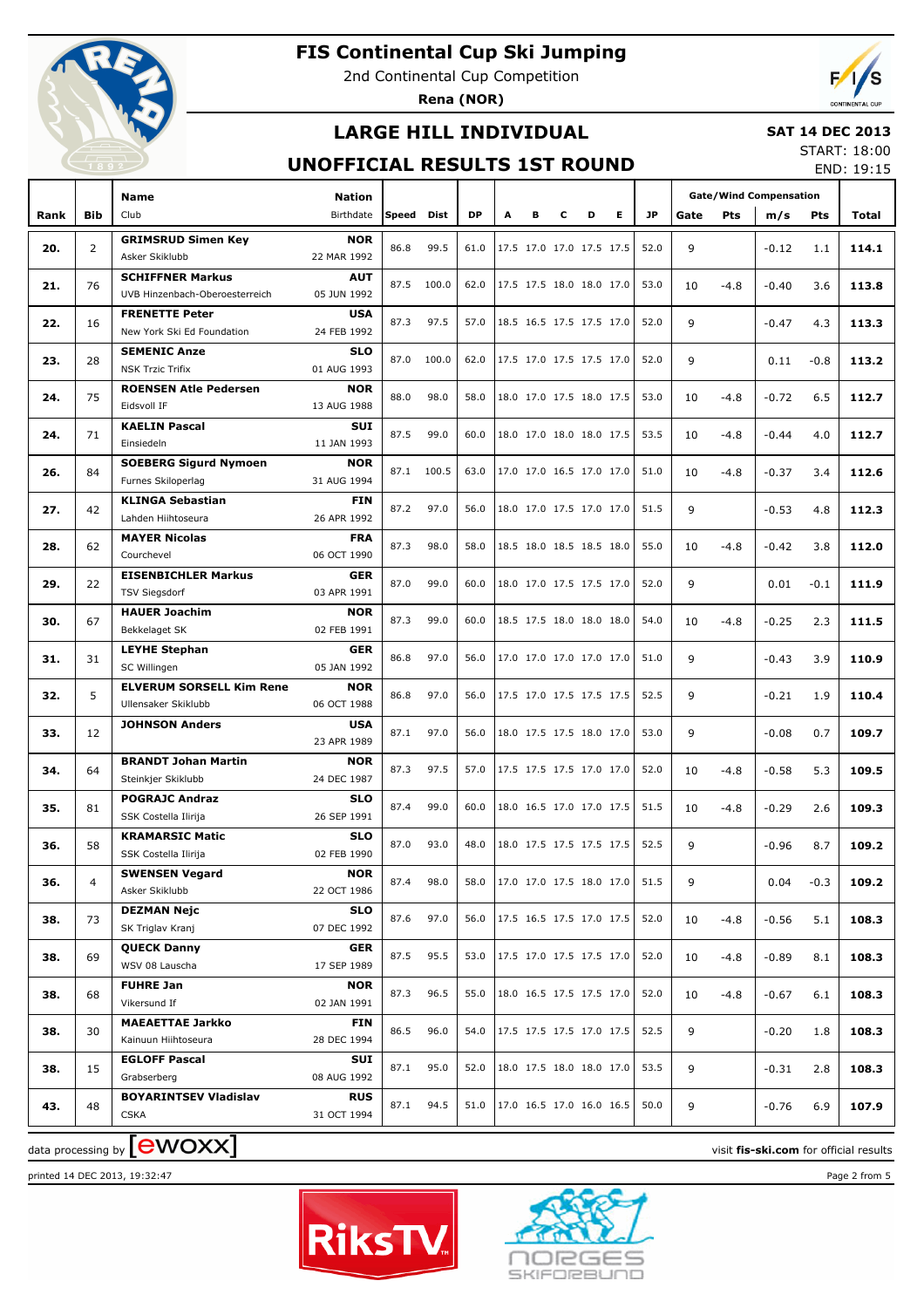

2nd Continental Cup Competition

**Rena (NOR)**

## **LARGE HILL INDIVIDUAL**

### **SAT 14 DEC 2013** START: 18:00

## **UNOFFICIAL RESULTS 1ST ROUND**

END: 19:15

|      |              | <b>Name</b>                                        | <b>Nation</b>             |       |      |           |   |                          |   |   |    |           | <b>Gate/Wind Compensation</b> |        |         |            |       |
|------|--------------|----------------------------------------------------|---------------------------|-------|------|-----------|---|--------------------------|---|---|----|-----------|-------------------------------|--------|---------|------------|-------|
| Rank | <b>Bib</b>   | Club                                               | Birthdate                 | Speed | Dist | <b>DP</b> | A | в                        | c | D | E. | <b>JP</b> | Gate                          | Pts    | m/s     | <b>Pts</b> | Total |
|      |              | <b>KOREK Dusty</b>                                 | <b>CAN</b>                |       |      |           |   |                          |   |   |    |           |                               |        |         |            |       |
| 44.  | 34           | Altius Nordic ski club                             | 14 APR 1995               | 86.4  | 96.0 | 54.0      |   | 18.0 17.0 17.5 17.5 17.0 |   |   |    | 52.0      | 9                             |        | $-0.15$ | 1.4        | 107.4 |
|      |              | <b>SKINNES Stian Andre</b>                         | <b>NOR</b>                |       |      |           |   |                          |   |   |    |           |                               |        |         |            |       |
| 45.  | $\mathbf{1}$ | Gjerpenkollen Hoppklubb                            | 19 AUG 1991               | 87.1  | 96.0 | 54.0      |   | 17.0 17.0 16.5 17.5 17.0 |   |   |    | 51.0      | 9                             |        | $-0.20$ | 1.8        | 106.8 |
|      |              | <b>LEJA Krzysztof</b>                              | <b>POL</b>                | 86.6  | 97.0 |           |   |                          |   |   |    | 52.5      |                               |        |         |            |       |
| 46.  | 9            | AZS ZAKOPANE                                       | 21 FEB 1996               |       |      | 56.0      |   | 18.0 17.0 18.0 17.0 17.5 |   |   |    |           | 9                             |        | 0.38    | $-2.8$     | 105.7 |
| 47.  | 56           | <b>KARTA Samet</b>                                 | <b>TUR</b>                | 87.0  | 93.0 | 48.0      |   | 17.0 16.5 16.5 17.0 17.0 |   |   |    | 50.5      | 9                             |        | $-0.78$ | 7.1        | 105.6 |
|      |              |                                                    | 09 SEP 1993               |       |      |           |   |                          |   |   |    |           |                               |        |         |            |       |
| 48.  | 61           | <b>PEIER Killian</b>                               | <b>SUI</b>                | 87.1  | 97.0 | 56.0      |   | 18.0 18.0 17.5 17.5 17.0 |   |   |    | 53.0      | 10                            | $-4.8$ | $-0.10$ | 0.9        | 105.1 |
|      |              | Vallee du Joux                                     | 28 MAR 1995               |       |      |           |   |                          |   |   |    |           |                               |        |         |            |       |
| 49.  | 74           | <b>MAYLAENDER Jan</b>                              | <b>GER</b>                | 87.3  | 94.5 | 51.0      |   | 17.5 17.0 17.0 16.5 17.5 |   |   |    | 51.5      | 10                            | $-4.8$ | $-0.81$ | 7.3        | 105.0 |
|      |              | SC Degenfeld                                       | 29 MAR 1992               |       |      |           |   |                          |   |   |    |           |                               |        |         |            |       |
| 49.  | 57           | <b>WOHLGENANNT Ulrich</b><br>SK Kehlegg-Vorarlberg | <b>AUT</b><br>01 AUG 1994 | 87.1  | 93.5 | 49.0      |   | 17.5 17.0 17.0 17.5 17.0 |   |   |    | 51.5      | 9                             |        | $-0.50$ | 4.5        | 105.0 |
|      |              | <b>ZMORAY Tomas</b>                                | <b>SVK</b>                |       |      |           |   |                          |   |   |    |           |                               |        |         |            |       |
| 51.  | 39           | VSC Dukla B.Bystrica                               | 26 JUL 1989               | 87.2  | 93.0 | 48.0      |   | 17.0 16.5 17.0 17.0 16.5 |   |   |    | 50.5      | 9                             |        | $-0.67$ | 6.1        | 104.6 |
|      |              | <b>MORASSI Andrea</b>                              | <b>ITA</b>                |       |      |           |   |                          |   |   |    |           |                               |        |         |            |       |
| 52.  | 19           | G.S. FORESTALE                                     | 30 AUG 1988               | 86.6  | 92.0 | 46.0      |   | 17.5 17.0 17.5 17.0 16.5 |   |   |    | 51.5      | 9                             |        | $-0.67$ | 6.1        | 103.6 |
|      |              | <b>RHOADS William</b>                              | <b>USA</b>                |       |      |           |   |                          |   |   |    |           |                               |        |         |            |       |
| 53.  | 55           | <b>UOP Sports Clubs</b>                            | 08 JUN 1995               | 86.6  | 94.0 | 50.0      |   | 17.5 16.5 16.5 16.5 17.0 |   |   |    | 50.0      | 9                             |        | $-0.36$ | 3.3        | 103.3 |
|      |              | <b>KOIVURANTA Anssi</b>                            | <b>FIN</b>                |       |      |           |   |                          |   |   |    |           |                               |        |         |            |       |
| 54.  | 66           | Kuusamon Erä-Veikot                                | 03 JUL 1988               | 87.5  | 94.0 | 50.0      |   | 18.0 17.0 17.0 17.0 17.5 |   |   |    | 51.5      | 10                            | $-4.8$ | $-0.62$ | 5.6        | 102.3 |
| 55.  | 60           | <b>MIETUS Grzegorz</b>                             | <b>POL</b>                | 87.5  | 95.5 | 53.0      |   | 18.0 17.5 17.0 17.0 17.5 |   |   |    | 52.0      | 10                            | $-4.8$ | $-0.21$ | 1.9        | 102.1 |
|      |              | <b>AZS ZAKOPANE</b>                                | 20 FEB 1993               |       |      |           |   |                          |   |   |    |           |                               |        |         |            |       |
| 55.  | 8            | <b>POLYCHRONIDIS Nico</b>                          | <b>GRE</b>                | 87.4  | 96.5 | 55.0      |   | 16.5 16.0 16.5 16.0 15.5 |   |   |    | 48.5      | 9                             |        | 0.19    | $-1.4$     | 102.1 |
|      |              |                                                    | 08 NOV 1989               |       |      |           |   |                          |   |   |    |           |                               |        |         |            |       |
| 57.  | 21           | <b>WOLNY Jakub</b>                                 | <b>POL</b>                | 86.7  | 94.0 | 50.0      |   | 17.5 15.0 17.0 16.5 16.5 |   |   |    | 50.0      | 9                             |        | $-0.15$ | 1.4        | 101.4 |
|      |              | Lks Klimczok bystra                                | 15 MAY 1995               |       |      |           |   |                          |   |   |    |           |                               |        |         |            |       |
| 58.  | 24           | <b>PITEA Sorin Iulian</b><br>CSS Dinamo Rasnov     | <b>ROU</b><br>07 SEP 1997 | 86.3  | 94.0 | 50.0      |   | 17.5 16.5 18.0 17.5 16.5 |   |   |    | 51.5      | 9                             |        | 0.09    | $-0.7$     | 100.8 |
|      |              | <b>KALINITSCHENKO Anton</b>                        | <b>RUS</b>                |       |      |           |   |                          |   |   |    |           |                               |        |         |            |       |
| 59.  | 65           |                                                    | 22 JUL 1982               | 88.0  | 92.0 | 46.0      |   | 17.0 18.0 17.0 17.5 16.5 |   |   |    | 51.5      | 10                            | $-4.8$ | $-0.80$ | 7.3        | 100.0 |
|      |              | <b>HORLACHER Kevin</b>                             | <b>GER</b>                |       |      |           |   |                          |   |   |    |           |                               |        |         |            |       |
| 59.  | 59           | SC Degenfeld                                       | 24 SEP 1989               | 87.3  | 95.0 | 52.0      |   | 16.5 16.0 16.5 17.0 17.0 |   |   |    | 50.0      | 10                            | $-4.8$ | $-0.31$ | 2.8        | 100.0 |
|      |              | <b>KULIKOV Sergei</b>                              | <b>RUS</b>                |       |      |           |   |                          |   |   |    |           |                               |        |         |            |       |
| 61.  | 29           | <b>CSKA</b>                                        | 20 APR 1994               | 86.7  | 95.0 | 52.0      |   | 17.0 16.0 14.5 16.0 15.5 |   |   |    | 47.5      | 9                             |        | 0.10    | $-0.8$     | 98.7  |
| 62.  | 37           | <b>KOROLEV Alexey</b>                              | KAZ                       | 87.8  | 91.0 | 44.0      |   | 18.0 17.0 16.5 17.5 17.0 |   |   |    | 51.5      | 9                             |        |         | 2.9        | 98.4  |
|      |              | Dynamo                                             | 20 JUN 1987               |       |      |           |   |                          |   |   |    |           |                               |        | $-0.32$ |            |       |
| 63.  | 33           | <b>NOMME Martti</b>                                | EST                       | 86.7  | 92.0 | 46.0      |   | 16.5 16.5 16.5 16.0 16.5 |   |   |    | 49.5      | 9                             |        | $-0.21$ | 1.9        | 97.4  |
|      |              | Voru Sportschool                                   | 07 AUG 1993               |       |      |           |   |                          |   |   |    |           |                               |        |         |            |       |
| 64.  | 25           | <b>STURSA Vojtech</b>                              | <b>CZE</b>                | 86.9  | 91.0 | 44.0      |   | 16.5 15.0 16.0 16.5 15.5 |   |   |    | 48.0      | 9                             |        | $-0.16$ | 1.5        | 93.5  |
|      |              | Sk Nove mesto na morave                            | 03 AUG 1995               |       |      |           |   |                          |   |   |    |           |                               |        |         |            |       |
| 65.  | 35           | <b>SOKOLENKO Konstantin</b>                        | <b>KAZ</b><br>09 NOV 1987 | 86.8  | 90.0 | 42.0      |   | 17.0 16.5 16.5 17.0 16.5 |   |   |    | 50.0      | 9                             |        | $-0.14$ | 1.3        | 93.3  |
|      |              | <b>KANTYKA Przemyslaw</b>                          | <b>POL</b>                |       |      |           |   |                          |   |   |    |           |                               |        |         |            |       |
| 66.  | 45           | Lks Klimczok bystra                                | 15 DEC 1996               | 86.9  | 87.5 | 37.0      |   | 16.0 17.0 16.5 16.0 16.5 |   |   |    | 49.0      | 9                             |        | $-0.75$ | 6.8        | 92.8  |
|      |              | <b>RUDA Adam</b>                                   | <b>POL</b>                |       |      |           |   |                          |   |   |    |           |                               |        |         |            |       |
| 66.  | 36           | ZTS Zakucie Zagorz                                 | 18 NOV 1995               | 87.3  | 89.5 | 41.0      |   | 15.0 15.0 15.5 15.0 15.5 |   |   |    | 45.5      | 9                             |        | $-0.69$ | 6.3        | 92.8  |
|      |              |                                                    |                           |       |      |           |   |                          |   |   |    |           |                               |        |         |            |       |

printed 14 DEC 2013, 19:32:47 Page 3 from 5





data processing by **CWOXX** and  $\overline{C}$  and  $\overline{C}$  and  $\overline{C}$  and  $\overline{C}$  and  $\overline{C}$  and  $\overline{C}$  and  $\overline{C}$  and  $\overline{C}$  and  $\overline{C}$  and  $\overline{C}$  and  $\overline{C}$  and  $\overline{C}$  and  $\overline{C}$  and  $\overline{C}$  and  $\overline{C}$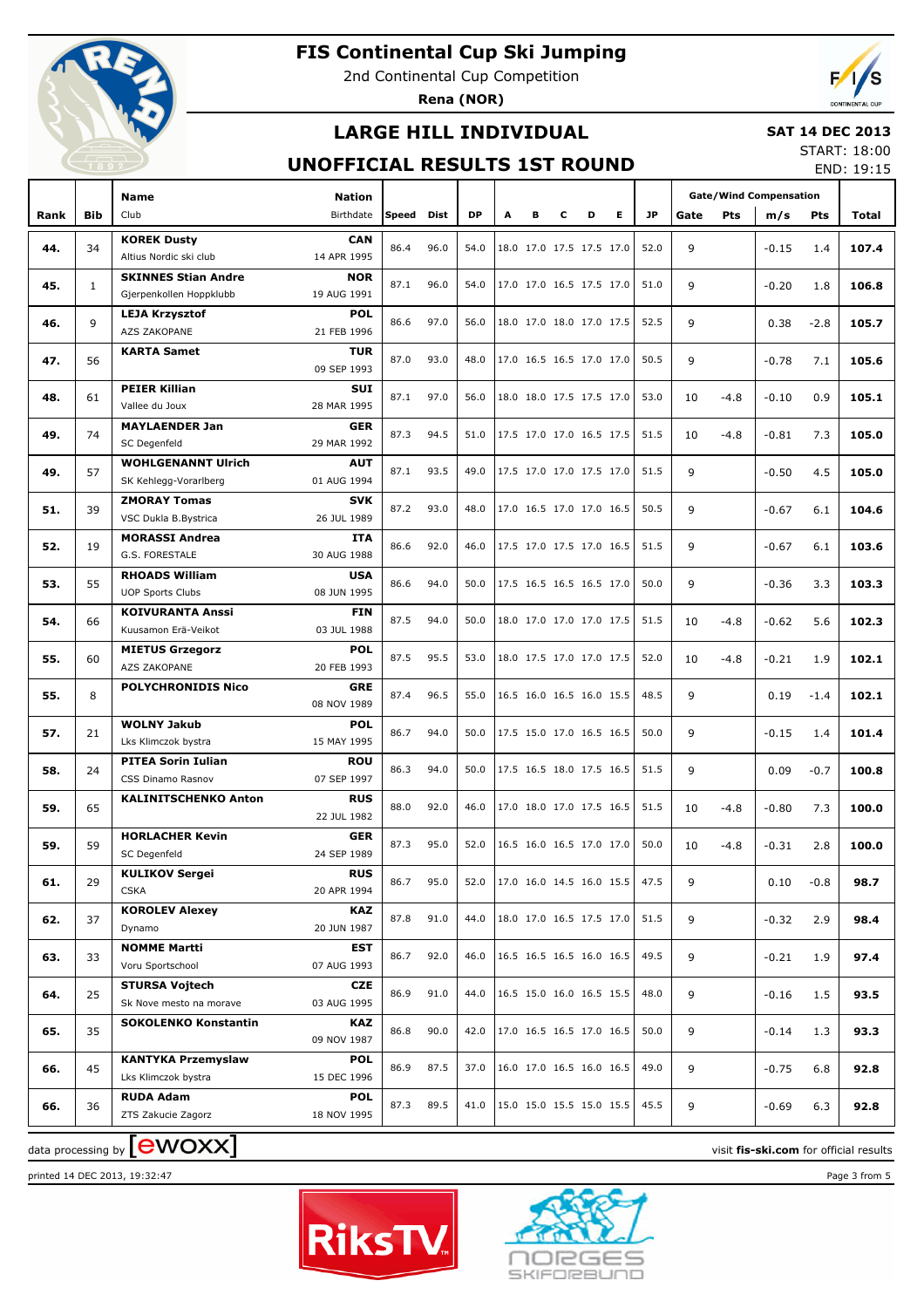

2nd Continental Cup Competition

**Rena (NOR)**

## **LARGE HILL INDIVIDUAL**

### **SAT 14 DEC 2013**

## **UNOFFICIAL RESULTS 1ST ROUND**

START: 18:00 END: 19:15

|      |                | <b>Name</b>                     | <b>Nation</b>             |       |             |           |   |                          |   |                          |    |           |      | <b>Gate/Wind Compensation</b> |         |        |              |  |
|------|----------------|---------------------------------|---------------------------|-------|-------------|-----------|---|--------------------------|---|--------------------------|----|-----------|------|-------------------------------|---------|--------|--------------|--|
| Rank | <b>Bib</b>     | Club                            | Birthdate                 | Speed | <b>Dist</b> | <b>DP</b> | A | в                        | c | D                        | E. | <b>JP</b> | Gate | Pts                           | m/s     | Pts    | <b>Total</b> |  |
|      |                | <b>NORDIN Carl</b>              | <b>SWE</b>                |       |             |           |   |                          |   |                          |    |           |      |                               |         |        |              |  |
| 68.  | 26             | IF Friska Viljor                | 23 DEC 1989               | 86.8  | 90.5        | 43.0      |   | 17.0 16.5 16.5 16.5 16.5 |   |                          |    | 49.5      | 9    |                               | $-0.02$ | 0.2    | 92.7         |  |
| 69.  | 40             | <b>TATU Robert Valentin</b>     | <b>ROU</b>                | 86.2  | 88.0        | 38.0      |   | 17.0 17.5 16.5 17.0 17.0 |   |                          |    | 51.0      | 9    |                               | $-0.38$ | 3.4    | 92.4         |  |
|      |                | CS Dinamo                       | 03 JUL 1996               |       |             |           |   |                          |   |                          |    |           |      |                               |         |        |              |  |
| 70.  | 51             | <b>HOLIK Frantisek</b>          | <b>CZE</b>                | 87.0  | 87.0        | 36.0      |   | 17.5 16.5 17.0 16.5 17.0 |   |                          |    | 50.5      | 9    |                               | $-0.53$ | 4.8    | 91.3         |  |
|      |                | Lsk Lomnice nad popelkou        | 23 OCT 1998               |       |             |           |   |                          |   |                          |    |           |      |                               |         |        |              |  |
| 71.  | 63             | <b>BERGGAARD Mats Soehagen</b>  | <b>NOR</b>                | 87.8  | 91.0        | 44.0      |   | 17.0 16.0 15.0 17.0 16.5 |   |                          |    | 49.5      | 10   | $-4.8$                        | $-0.26$ | 2.4    | 91.1         |  |
|      |                | Stranden IL                     | 24 AUG 1995<br><b>ROU</b> |       |             |           |   |                          |   |                          |    |           |      |                               |         |        |              |  |
| 72.  | 54             | <b>TUDOR Remus</b>              |                           | 86.2  | 88.0        | 38.0      |   | 15.5 14.5 14.0 15.5 16.5 |   |                          |    | 45.5      | 9    |                               | 0.00    | 3.5    | 87.0         |  |
|      |                | <b>CSU Brasov</b>               | 17 MAR 1993               |       |             |           |   |                          |   |                          |    |           |      |                               |         |        |              |  |
| 73.  | 6              | <b>AALST VAN DER Oldrik</b>     | <b>NED</b>                | 86.5  | 86.5        | 35.0      |   | 16.5 16.0 16.0 16.0 16.0 |   |                          |    | 48.0      | 9    |                               | $-0.32$ | 2.9    | 85.9         |  |
|      |                | National Team                   | 01 DEC 1995               |       |             |           |   |                          |   |                          |    |           |      |                               |         |        |              |  |
| 74.  | 46             | <b>HACEK Vit</b>                | <b>CZE</b><br>28 JUN 1994 | 86.9  | 84.0        | 30.0      |   | 16.0 15.5 16.0 16.0 16.0 |   |                          |    | 48.0      | 9    |                               | $-0.82$ | 7.4    | 85.4         |  |
| 75.  | 18             | <b>TOROK Eduard</b>             | <b>ROU</b>                | 85.8  | 84.5        | 31.0      |   | 16.5 15.0 16.5 16.5 16.0 |   |                          |    | 49.0      | 9    |                               | $-0.45$ | 4.1    | 84.1         |  |
|      |                | CSS Dinamo Rasnov               | 02 MAY 1997               |       |             |           |   |                          |   |                          |    |           |      |                               |         |        |              |  |
| 76.  | $\overline{7}$ | <b>SOMMER Pascal</b>            | <b>SUI</b>                | 86.5  | 87.0        | 36.0      |   | 17.0 16.0 16.5 16.5 16.0 |   |                          |    | 49.0      | 9    |                               | 0.13    | $-1.0$ | 84.0         |  |
|      |                | Am Bachtel Wald                 | 29 JUN 1992               |       |             |           |   |                          |   |                          |    |           |      |                               |         |        |              |  |
| 77.  | 14             | <b>RUTKOWSKI Lukasz</b>         | <b>POL</b>                | 86.4  | 85.0        | 32.0      |   | 16.5 16.5 17.0 16.5 16.5 |   |                          |    | 49.5      | 9    |                               | $-0.17$ | 1.5    | 83.0         |  |
|      |                | TS Wisla Zakopane               | 22 JAN 1988               |       |             |           |   |                          |   |                          |    |           |      |                               |         |        |              |  |
| 78.  | 41             | <b>MUMINOV Sabirzhan</b>        | <b>KAZ</b>                | 87.3  | 83.5        | 29.0      |   | 15.5 15.0 14.5 15.0 16.0 |   |                          |    | 45.5      | 9    |                               | $-0.82$ | 7.4    | 81.9         |  |
|      |                |                                 | 16 APR 1994               |       |             |           |   |                          |   |                          |    |           |      |                               |         |        |              |  |
| 79.  | 43             | <b>VIRY David</b><br>Xonrupt    | <b>FRA</b><br>09 MAR 1989 | 86.3  | 85.5        | 33.0      |   | 16.5 14.5 16.0 14.5 16.0 |   |                          |    | 46.5      | 9    |                               | $-0.14$ | 1.3    | 80.8         |  |
|      |                | <b>WIT DE Ruben</b>             | <b>NED</b>                |       |             |           |   |                          |   |                          |    |           |      |                               |         |        |              |  |
| 79.  | 32             | National team                   | 02 FEB 1995               | 86.7  | 83.5        | 29.0      |   | 17.0 16.5 16.5 17.0 16.0 |   |                          |    | 50.0      | 9    |                               | $-0.20$ | 1.8    | 80.8         |  |
|      |                | <b>MAZOCH Jiri</b>              | <b>CZE</b>                |       |             |           |   |                          |   |                          |    |           |      |                               |         |        |              |  |
| 81.  | 49             | TJ Frenstat                     | 02 JAN 1990               | 86.3  | 81.5        | 25.0      |   | 16.0 15.0 16.5 16.0 15.5 |   |                          |    | 47.5      | 9    |                               | $-0.81$ | 7.3    | 79.8         |  |
|      |                | <b>ROWLEY Matthew</b>           | <b>CAN</b>                |       |             |           |   |                          |   |                          |    |           |      |                               |         |        |              |  |
| 82.  | 17             | Altius Nordic Ski Club          | 04 JUN 1993               | 86.3  | 83.5        | 29.0      |   | 15.5 14.5 15.5 15.5 14.5 |   |                          |    | 45.5      | 9    |                               | $-0.45$ | 4.1    | 78.6         |  |
|      |                | <b>ANTONISSEN Lars</b>          | <b>NED</b>                |       |             |           |   |                          |   |                          |    |           |      |                               |         |        |              |  |
| 83.  | 10             | National Team                   | 31 JUL 1995               | 86.8  | 85.5        | 33.0      |   | 16.5 16.0 15.5 16.0 16.0 |   |                          |    | 48.0      | 9    |                               | 0.34    | $-2.6$ | 78.4         |  |
|      |                | <b>VEREDYUK Volodymyr</b>       | <b>UKR</b>                | 87.0  | 82.0        | 26.0      |   | 16.0 15.0 15.0 15.5 16.0 |   |                          |    | 46.5      | 9    |                               |         |        |              |  |
| 84.  | 23             | Vorokhta Ski School             | 07 APR 1993               |       |             |           |   |                          |   |                          |    |           |      |                               | $-0.15$ | 1.4    | 73.9         |  |
| 85.  | 50             | <b>SAMMELSELG Siim-Tanel</b>    | <b>EST</b>                | 87.1  | 81.0        | 24.0      |   | 15.0 14.5 14.0 15.0 14.0 |   |                          |    | 43.5      | 9    |                               | $-0.30$ | 2.7    | 70.2         |  |
|      |                | Nomme Sportclub, Lahden Hiihtos | 18 MAY 1993               |       |             |           |   |                          |   |                          |    |           |      |                               |         |        |              |  |
| 86.  | 44             | <b>KHALEZOV Alexander</b>       | <b>RUS</b>                | 87.4  | 76.0        | 14.0      |   |                          |   |                          |    | 41.5      | 9    |                               | $-0.58$ | 5.3    | 60.8         |  |
|      |                | <b>CSKA</b>                     | 02 DEC 1994               |       |             |           |   |                          |   | 14.0 14.0 14.0 13.0 13.5 |    |           |      |                               |         |        |              |  |
| 87.  | 38             | <b>PASICHNYK Stepan</b>         | <b>UKR</b>                | 86.7  | 69.5        | 1.0       |   | 13.0 13.5 13.0 13.0 13.5 |   |                          |    | 39.5      | 9    |                               | $-0.50$ | 4.5    | 45.0         |  |
|      |                | Kremenets ski school            | 09 JAN 1998               |       |             |           |   |                          |   |                          |    |           |      |                               |         |        |              |  |

| Did not start |                 |  |  |  |  |  |  |  |  |  |  |
|---------------|-----------------|--|--|--|--|--|--|--|--|--|--|
| <b>Bib</b>    | Name            |  |  |  |  |  |  |  |  |  |  |
| 47            | KLYMCHUK Andrii |  |  |  |  |  |  |  |  |  |  |

data processing by **CWOXX** and  $\overline{C}$  and  $\overline{C}$  and  $\overline{C}$  and  $\overline{C}$  and  $\overline{C}$  and  $\overline{C}$  and  $\overline{C}$  and  $\overline{C}$  and  $\overline{C}$  and  $\overline{C}$  and  $\overline{C}$  and  $\overline{C}$  and  $\overline{C}$  and  $\overline{C}$  and  $\overline{C}$ 

printed 14 DEC 2013, 19:32:47 Page 4 from 5